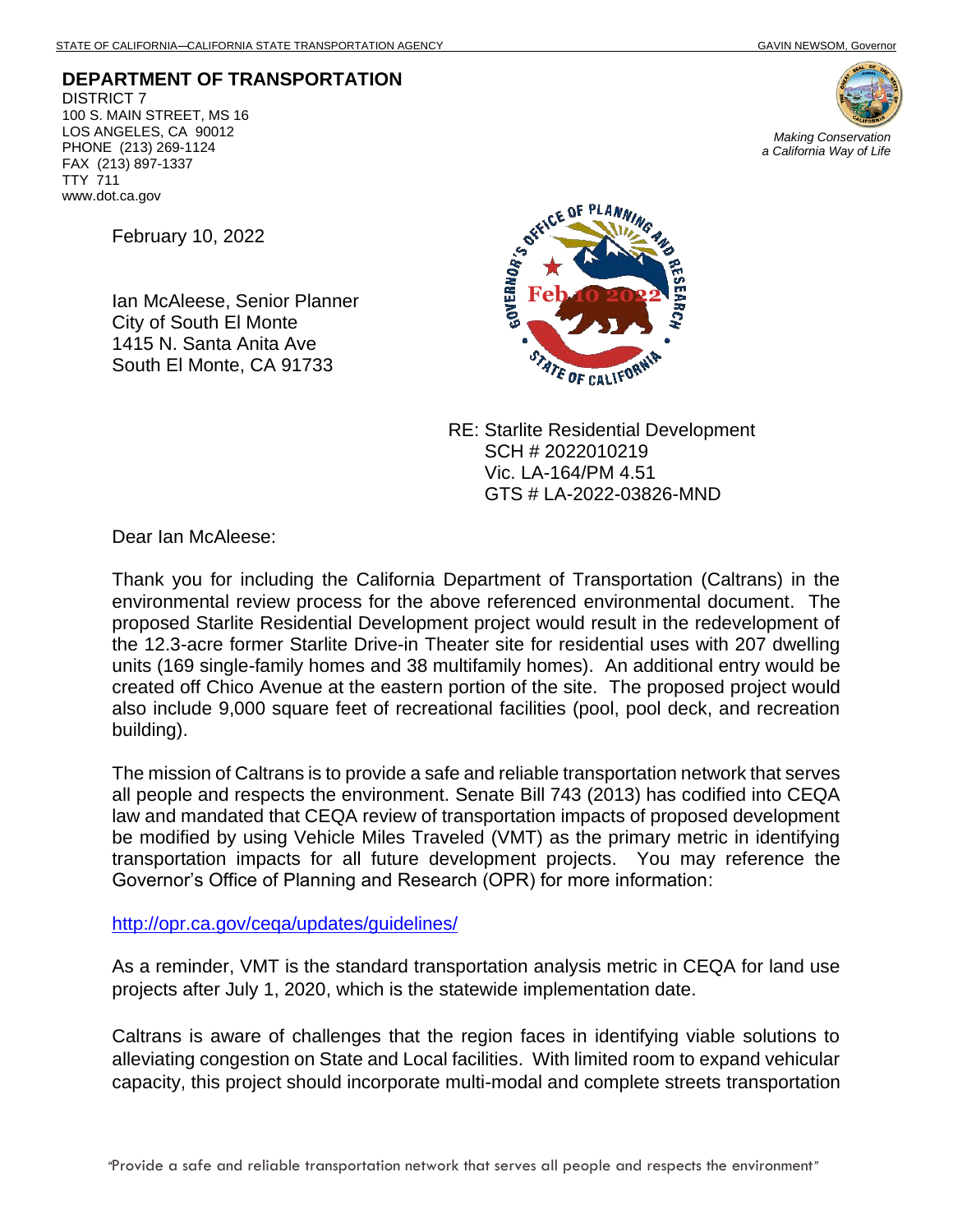Ian McAleese February 10, 2022 Page 2 of 4

> elements that will actively promote alternatives to car use and better manage existing parking assets. Prioritizing and allocating space to efficient modes of travel such as bicycling and public transit can allow streets to transport more people in a fixed amount of right-of-way.

> Caltrans supports the implementation of complete streets and pedestrian safety measures such as road diets and other traffic calming measures. Please note the Federal Highway Administration (FHWA) recognizes the road diet treatment as a proven safety countermeasure, and the cost of a road diet can be significantly reduced if implemented in tandem with routine street resurfacing. Overall, the environmental report should ensure all modes are served well by planning and development activities. This includes reducing single occupancy vehicle trips, ensuring safety, reducing vehicle miles traveled, supporting accessibility, and reducing greenhouse gas emissions.

> We encourage the Lead Agency to evaluate the potential of Transportation Demand Management (TDM) strategies and Intelligent Transportation System (ITS) applications in order to better manage the transportation network, as well as transit service and bicycle or pedestrian connectivity improvements. For additional TDM options, please refer to the Federal Highway Administration's *Integrating Demand Management into the Transportation Planning Process: A Desk Reference* (Chapter 8).This reference is available online at:

<http://www.ops.fhwa.dot.gov/publications/fhwahop12035/fhwahop12035.pdf>

You can also refer to the 2010 *Quantifying Greenhouse Gas Mitigation Measures* report by the California Air Pollution Control Officers Association (CAPCOA), which is available online at:

[http://www.capcoa.org/wp-content/uploads/2010/11/CAPCOA-Quantification-Report-9-](http://www.capcoa.org/wp-content/uploads/2010/11/CAPCOA-Quantification-Report-9-14-Final.pdf) [14-Final.pdf](http://www.capcoa.org/wp-content/uploads/2010/11/CAPCOA-Quantification-Report-9-14-Final.pdf)

Caltrans has published the VMT-focused Transportation Impact Study Guide (TISG), dated May 20, 2020 and the Caltrans Interim Land Development and Intergovernmental Review (LD-IGR) Safety Review Practitioners Guidance, prepared on December 18, 2020. You can review these resources as a reference at the following links for all future projects:

[https://dot.ca.gov/-/media/dot-media/programs/transportation-planning/documents/sb-](https://dot.ca.gov/-/media/dot-media/programs/transportation-planning/documents/sb-743/2020-05-20-approved-vmt-focused-tisg-a11y.pdf)[743/2020-05-20-approved-vmt-focused-tisg-a11y.pdf.](https://dot.ca.gov/-/media/dot-media/programs/transportation-planning/documents/sb-743/2020-05-20-approved-vmt-focused-tisg-a11y.pdf)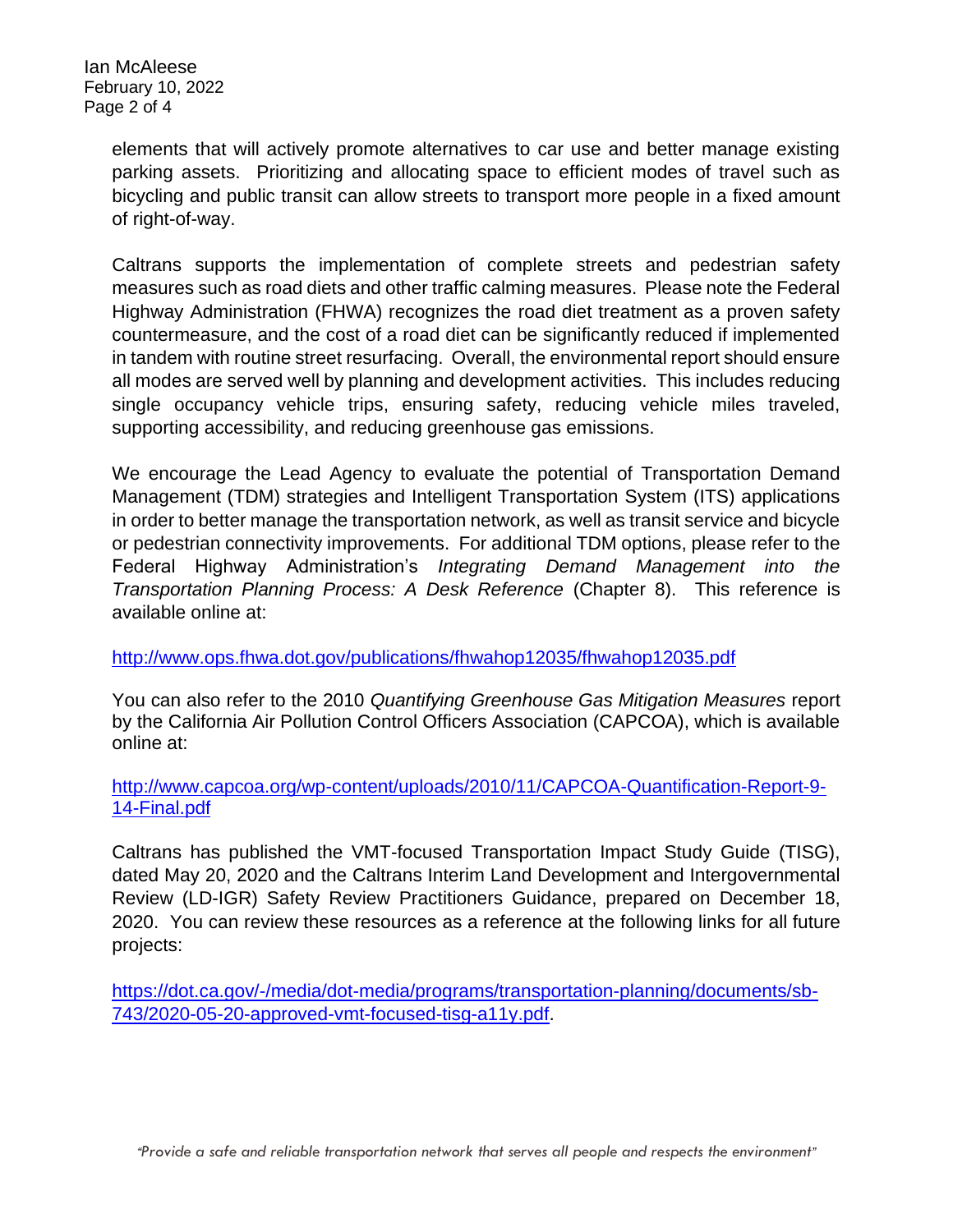[https://dot.ca.gov/-/media/dot-media/programs/transportation-planning/documents/sb-](https://dot.ca.gov/-/media/dot-media/programs/transportation-planning/documents/sb-743/2020-12-22-updated-interim-ldigr-safety-review-guidance-a11y.pdf)[743/2020-12-22-updated-interim-ldigr-safety-review-guidance-a11y.pdf.](https://dot.ca.gov/-/media/dot-media/programs/transportation-planning/documents/sb-743/2020-12-22-updated-interim-ldigr-safety-review-guidance-a11y.pdf)

When a potential safety impact is identified, Caltrans encourages lead agencies to prepare traffic safety impact analysis at the State facilities for this development in the California Environmental Quality Act (CEQA) review process so that, through partnerships and collaboration, California can reach zero fatalities and serious injuries by 2050.

On February 8, 2022, Caltrans received updated Starlite Development Traffic Impact Analysis prepared on November 29, 2022 from the City. We have the following comments after our review.

The Project is not located in a Transit Priority Area and would have a project generated VMT rate of 12.67 home-based VMT per capita. When compared to the City VMT baseline value of 15.75 home-based VMT per capita and the 15 percent below baseline significance value of 13.39, the proposed Project is presumed to have a less than significant impact.

The existing Control Type of the intersection of Rosemead Blvd (SR-163)/Project Driveway (#3) is uncontrolled. This needs to be corrected and the updated HCM analysis needs to be reprocessed in order to produce an accurate report.

Currently, there is a proposed Project (EA 32080: Upgrade ADA Ramps & Accessibility; LA-164; PM 4.0/609) by Caltrans, that will be installing a Traffic Signal at the Rosemead Blvd/Fern Street and Rosemead Blvd/Klingerman Street intersections. This project is scheduled to be in construction in the Spring of 2023. We recommend this improvement to be considered in the updated HCM analysis.

On page 20 of the Traffic Impact Analysis, Table 6 indicated 1,874 daily trips, on page 52, "The proposed project is forecast to generate…..937 new daily trips". The daily trips need to be consistent. In addition, Table 5 is missing in the report as it is skipped from table 4 to Table 6.

Caltrans concurs that the current right-in, right-out configuration would adequately accommodate project site traffic. However, if changes (a break in the median) will be made at the Rosemead Blvd/Project Driveway intersection (#3), an Intersection Control Evaluation (ICE) needs to be prepared for Two-Way-Stop-Controlled or Signalized scenario. Be aware that currently there may not be enough storage for Rosemead Blvd. southbound left-turn pocket to the project site. The City and developer need to determine on the final design of the Project Driveway as any left-turn movements at Intersection #3 would cause safety impact on SR-163.